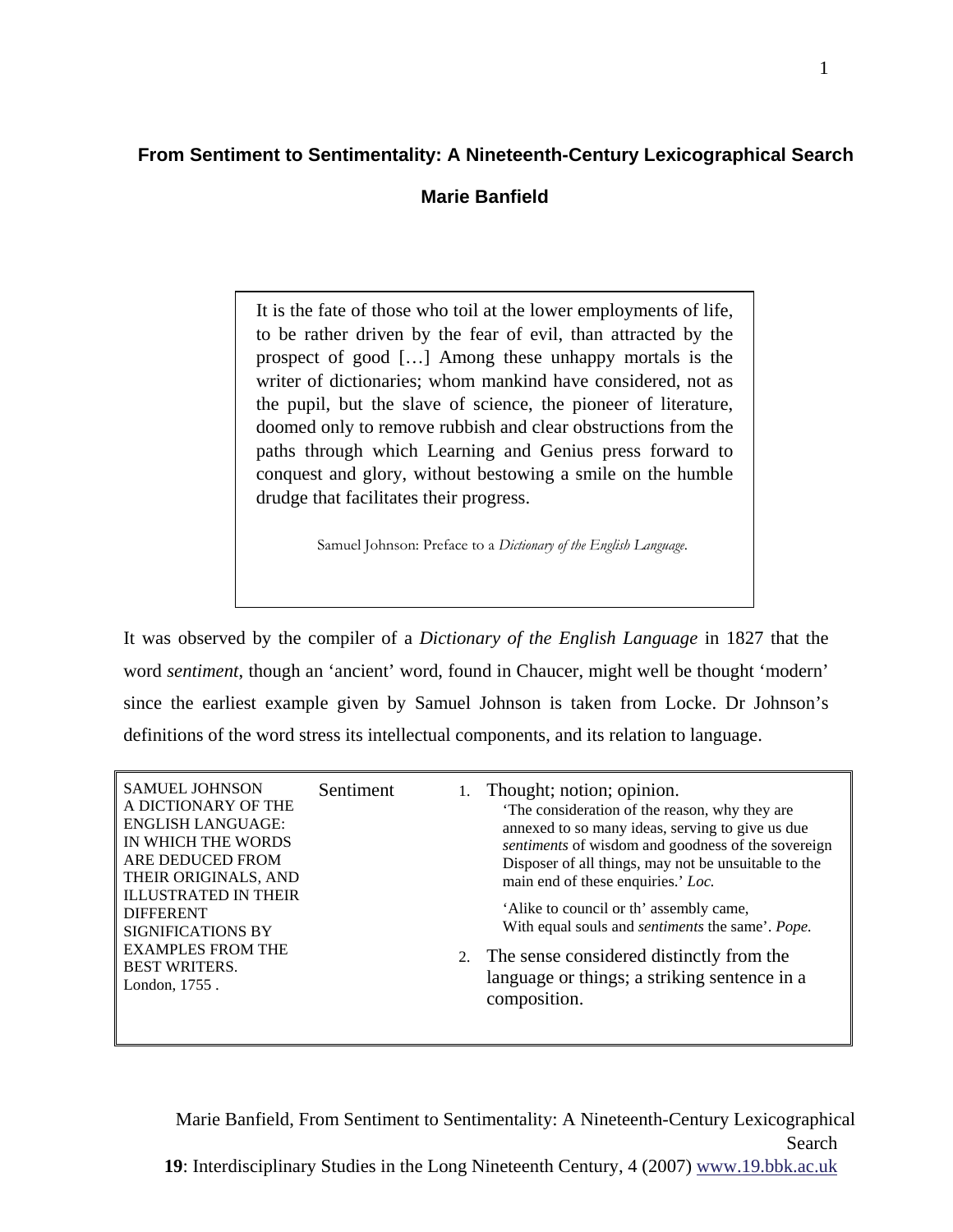Sentiments are associated by Locke, in his *Essay Concerning Human Understanding*, with abstract moral qualities such as wisdom and beneficence, with the processes of mind and with ideas, which are not regarded as purely mental or innate but derived from sense experience. The idea of the superfluity or excess of meaning which lies beyond linguistic expression, which forms Johnson's second definition, is also found in Locke. 'There are not words enough in any language', he notes in his 'Epistle to the Reader', 'to answer all the variety of ideas that enter into men's discourses and reasonings.' The definitions of *sentiment*  given by Johnson emphasise rational thought, judgment and language and it is this intellectual element which dominates the lexicons of the early nineteenth century. Its derivatives during the nineteenth century extend and modify its meaning.

The word *sentimental* is defined in the 1799 *Complete and Universal Dictionary*. It is noted by its compiler James Barclay to be a word only recently introduced into the language. Associated with imaginative literature, *sentimental* is observed to have as yet no precise meaning. Its definition, as an 'affecting turn of thought' introduces an element of feeling. The word *sentimental* is included the 1812 dictionary based on Johnson, where it maintains the intellectual emphasis, giving the definition 'reflectful' or 'thoughtful'.

In the 1827 *Dictionary of the English Language* complied from Johnson, *sentiment* is given a third meaning, that of 'sensibility' or 'feeling'. Thought and emotion are conflated in its definition of *sentimental* as 'quick, intellectual feeling'. *Sentimental* it is observed is a modern word and is used pejoratively, denoting affectation 'in a contemptuous sense'. The word *sentimentality* finds definition also in terms of affectation. The example, taken from Wharton's *History of the English People*, is condemnatory: 'She has even the false pity and sentimentality of many modern ladies'. An 1846 pocket *Dictionary of the English Language* combines some of these earlier definitions. While retaining Johnson's intellectual weighting in its definition of sentiment, in its explanation of *sentimentality* it introduces an element of feeling.

The 1864 *Comprehensive English Dictionary* attempts a detailed and definitive account of the word *sentiment* and its derivatives. In its primary definition of *sentiment*, the component elements of thought and emotion are placed into a causal relation: *sentiment* is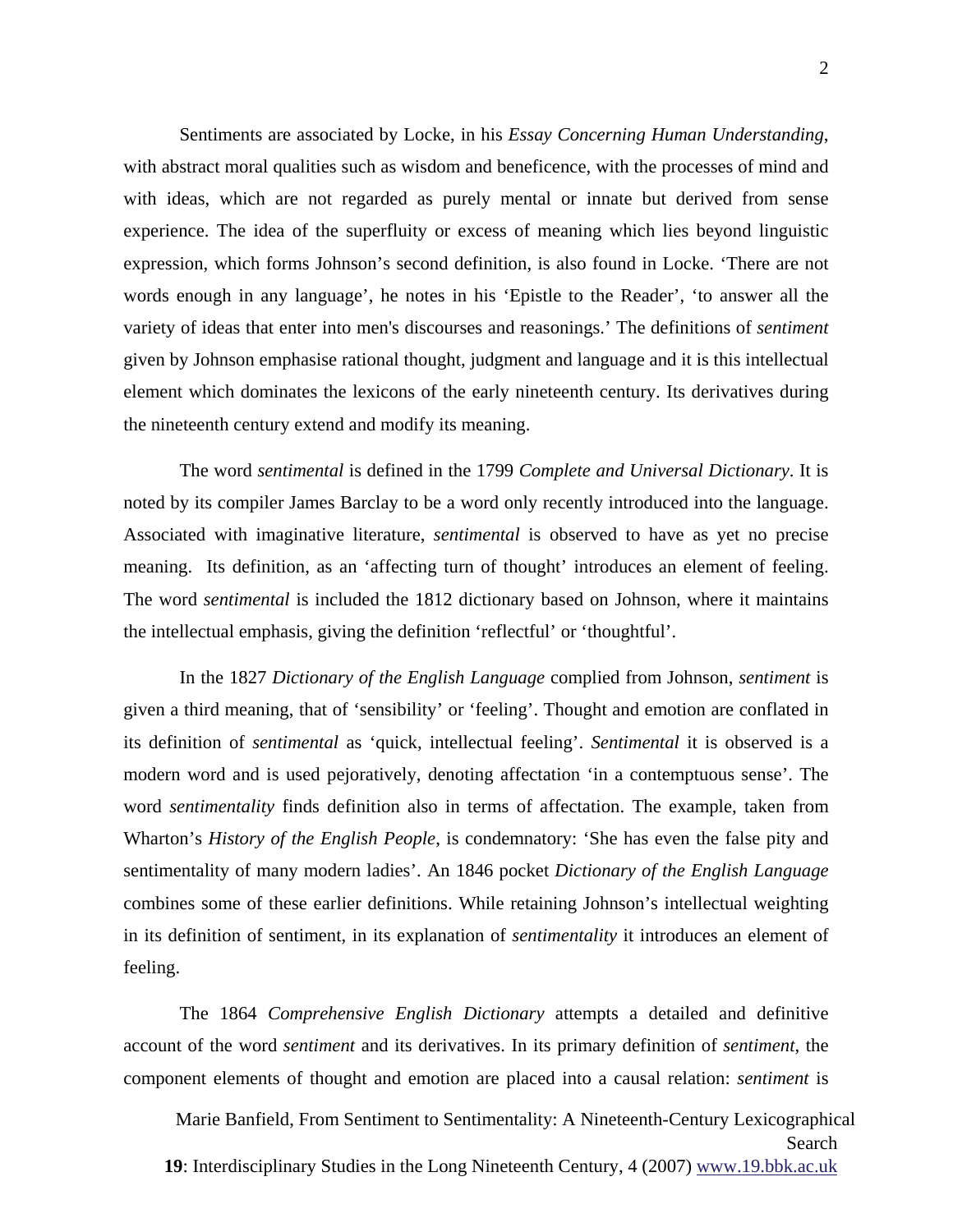'properly' a thought 'prompted by' passion or feeling. Only secondly and in a 'popular sense', is it defined as a 'thought, opinion or notion'. Thirdly, *sentiment* is referred to the sense or thought existing beyond the limits of words. Fourthly, *sentiment* is given an alternative meaning of sensibility or feeling. Finally the moral connotations of the word *sentiment* are noted in its application by phrenologists to describe a moral or affective faculty of the mind. *Sentimental* is defined in terms of thought, feeling and affectation. *Sentimentality*, as the affectation of 'fine feeling' or 'exquisite sensibility', involves the emotions and the perceptions. *Sentimentalism* and *sentimentalist* appear as derivatives which imply moral diminishment: the first as an affectation of 'exquisite sensibility' or 'sickly' mode of thinking; the second as one who affects fine feeling or exquisite *sentimentality*.

Produced in three volumes, at the end of the century, the encyclopaedic *Century Dictionary* follows the word *sentiment* and its variations from its rich and diverse meanings in Chaucer to its varied modern usage. Priority is given in its definitions to the use of the word *sentiment* by modern philosophers and psychologists to describe an emotional judgment rather than a rational opinion and the connection is made to literary and artistic expression, and to taste. *Sentiment* is seen to occupy a place between thought and feeling; more than emotion it is 'thought penetrated and exalted by feeling', and it is susceptible to the will. The derivatives of *sentiment* are extended; from *sentimental* comes *sentimentalism* and *sentimentalist* as well as *sentimentally*. The verb to *sentimentalize* is given in both an active and passive form, from which is derived the word *sentimentalizer* for a person given to sentimentalizing.

That Johnson's influential definition of *sentiment* as thought, notion or opinion suffers necessary modifications in nineteenth century dictionaries is not surprising; even by the end of the eighteenth century his definitions were unable to convey the wealth and the complexity of the word as employed in the literature of the age. Sterne's *A Sentimental Journey Through France and Italy* (1768), to choose a paradigm example, a book which saw many editions in the nineteenth century, provides a rich sense of the diverse meanings and nuances associated with the words *sentiment* and *sentimental*, which implied emotional and sense experience as well as rational thought. The difficulties presented by the concept of *sentiment* to Johnson's followers are made apparent in the table of dictionary definitions given below. It is clear that

Marie Banfield, From Sentiment to Sentimentality: A Nineteenth-Century Lexicographical Search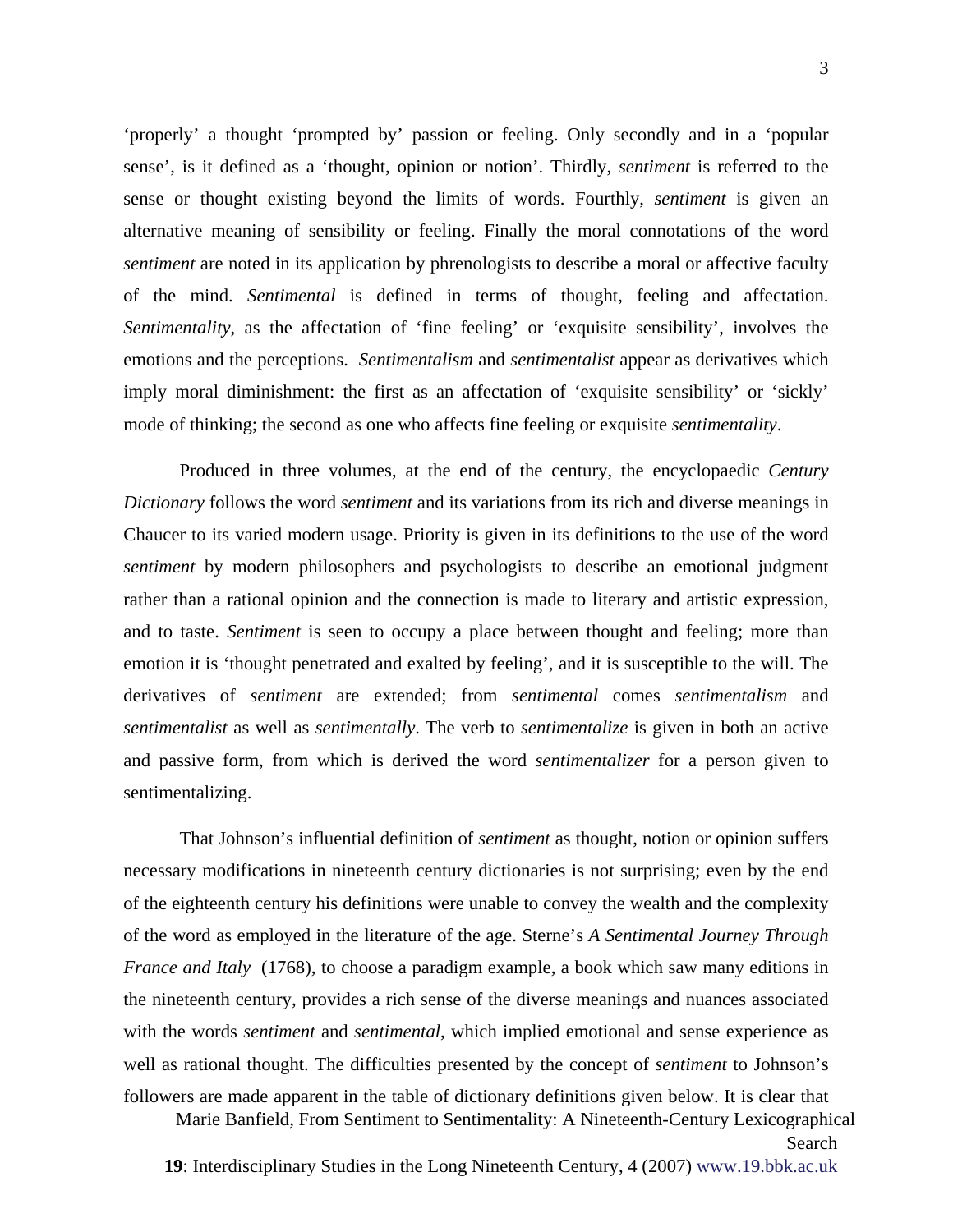the compilers of dictionaries follow precedence as much as popular usage and literary expression. More than one compiler acknowledges problems involved in defining *sentiment's* newly coined derivatives. The word *sentimental*, its meaning hovering between perception and feeling, appears to have presented particular difficulty. The word *sentimentality*, apparently coined early in the nineteenth century to suggest falseness of emotion or shallowness of judgment, seems to have been more readily fixed. The history of the word *sentiment* as revealed in its eighteenth and nineteenth century dictionary definitions, suggests a movement away from a predominantly rational or intellectual concept, involving mental states and moral judgments, to a term increasingly imbued with feeling, sensation or emotion that is linked to sensibility rather than distinct from it. It is made clear in the entries of the *Century Dictionary* that the history of the word *sentiment* offers a psychological as well as a linguistic narrative, part of a movement associated with Locke, away from a dualistic concept of body and mind, which holds thought and emotion separate, towards a monism directed by discoveries in physiology and psychology, which in the nineteenth century increasingly saw body and mind, thought, feeling and sensation as inextricably linked.

| Source/Year                                                                                                                                    | Word      | <b>Definition</b>                                                                                                                                   |
|------------------------------------------------------------------------------------------------------------------------------------------------|-----------|-----------------------------------------------------------------------------------------------------------------------------------------------------|
| A DICTIONARY OF THE<br>ENGLISH LANGUAGE<br>Abstracted from the<br><b>Folio Edition</b><br>Samuel Johnson<br>2 vol. London, 1756                | Sentiment | 1. Thought; notion; opinion (Locke).<br>2. The sense considered distinctly from the<br>language or things; a striking sentence in a<br>composition. |
| A COMPLETE<br>DICTIONARY OF THE<br><b>ENGLISH LANGUAGE</b><br>Thomas Sheridan<br>3rd Edition, enlarged<br>by the Author,<br>2 vol. London 1790 | Sentiment | Thought, notion, opinion; the sense considered<br>distinctly from the language or things, a striking<br>sentence in a composition.                  |

## **Eighteenth and nineteenth-century definitions of** *sentiment* **and its derivatives**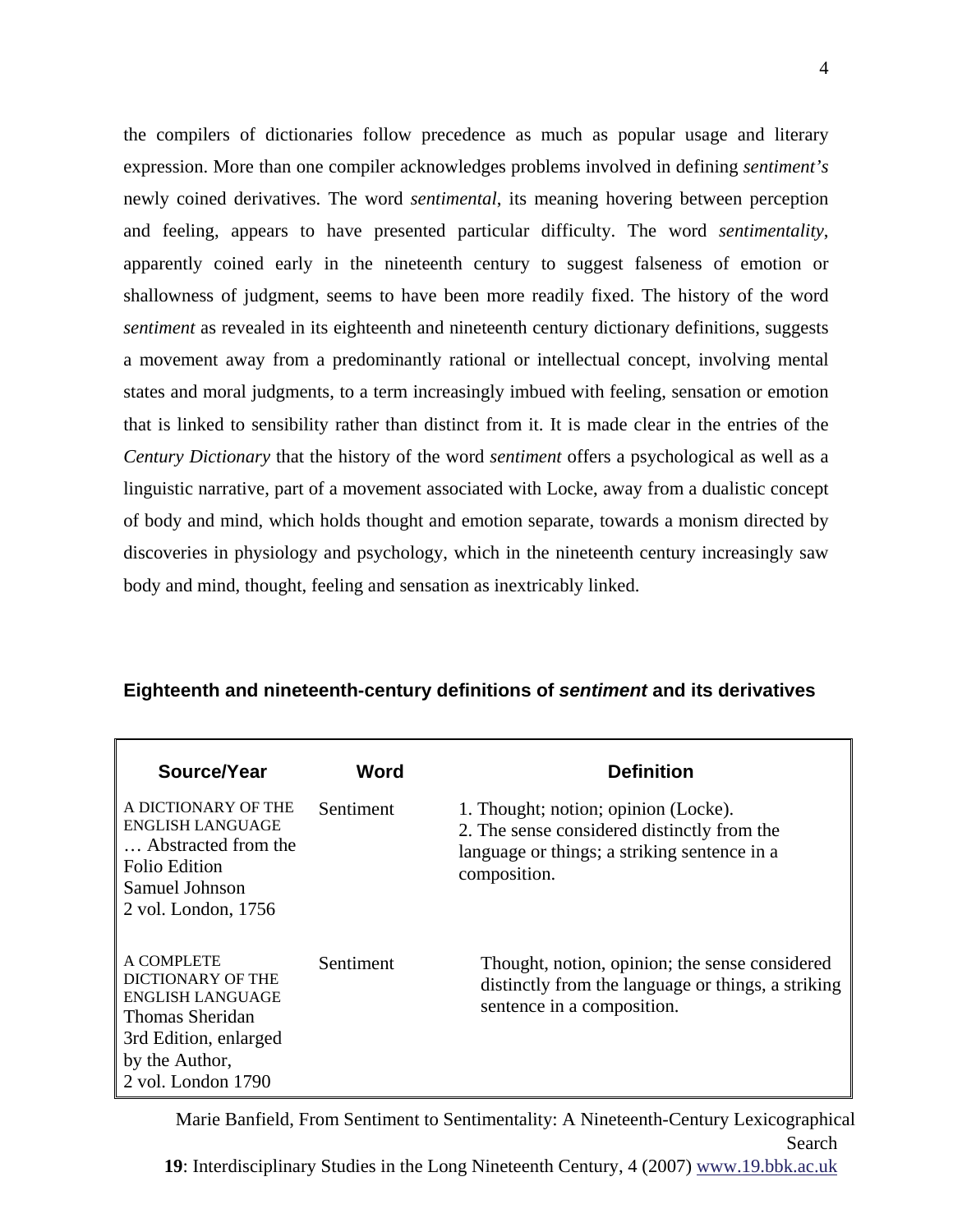| Source/Year                                                                                                                                               | Word        | <b>Definition</b>                                                                                                                                                                                                                                                                                        |
|-----------------------------------------------------------------------------------------------------------------------------------------------------------|-------------|----------------------------------------------------------------------------------------------------------------------------------------------------------------------------------------------------------------------------------------------------------------------------------------------------------|
| A DICTIONARY OF THE<br><b>ENGLISH LANGUAGE</b><br>By Samuel Johnson<br>L.L.D.<br>2 vol. Dublin: R<br>Marchbank, 1798                                      | Sentiment   | Thought; notion; opinion.<br>1.<br>'The consideration of the reason why they are annexed<br>to so many ideas, serving to give us due sentiments of<br>wisdom and goodness of the sovereign Disposer of all<br>things, may not be unsuitable to the main end of these<br>enquiries.' Locke                |
|                                                                                                                                                           |             | 'Alike to council or th' assembly came,<br>With equal souls and <i>sentiments</i> the same'. Pope                                                                                                                                                                                                        |
|                                                                                                                                                           |             | The sense considered distinctly from the<br>2.<br>language or things; a striking sentence in a<br>composition.<br>'Those who could no longer defend the conduct of Cato,<br>praised the sentiments.' Dennis.                                                                                             |
| A COMPLETE AND<br>UNIVERSAL ENGLISH<br><b>DICTIONARY</b><br>By the Rev. James                                                                             | Sentiment   | Thought, opinion or notion. Sense considered<br>distinctly from language; a striking sentence in<br>composition.                                                                                                                                                                                         |
| Barclay, Curate of<br>Edmonton.<br>London: G.G. & J<br>Robinson, 1799                                                                                     | Sentimental | A word lately introduced into common use, but<br>without any precise meaning. Those who use it<br>appear to understand by it, that affecting turn of<br>thought which is peculiar to works of fancy, and<br>where there is a display of the pathetic, as in<br>graver scenes, of comedies, or of novels. |
| <b>DICTIONARY OF</b>                                                                                                                                      | Sentiment   |                                                                                                                                                                                                                                                                                                          |
| <b>ENGLISH LANGUAGE</b><br>Compiled from Dr.<br>Johnson, with addition<br>of words since<br>familiarized to us<br>(London: Peacocks and<br>Bampton, 1812) | Sentimental | Thought, opinion, idea.<br>Reflectful, thoughtful                                                                                                                                                                                                                                                        |
| <b>COMPLETE AND</b><br><b>UNIVERSAL</b><br>DICTIONARY OF THE                                                                                              | Sentiment   | Sense considered completely from language;<br>affectation of vivid emotion; a thought exciting<br>emotion                                                                                                                                                                                                |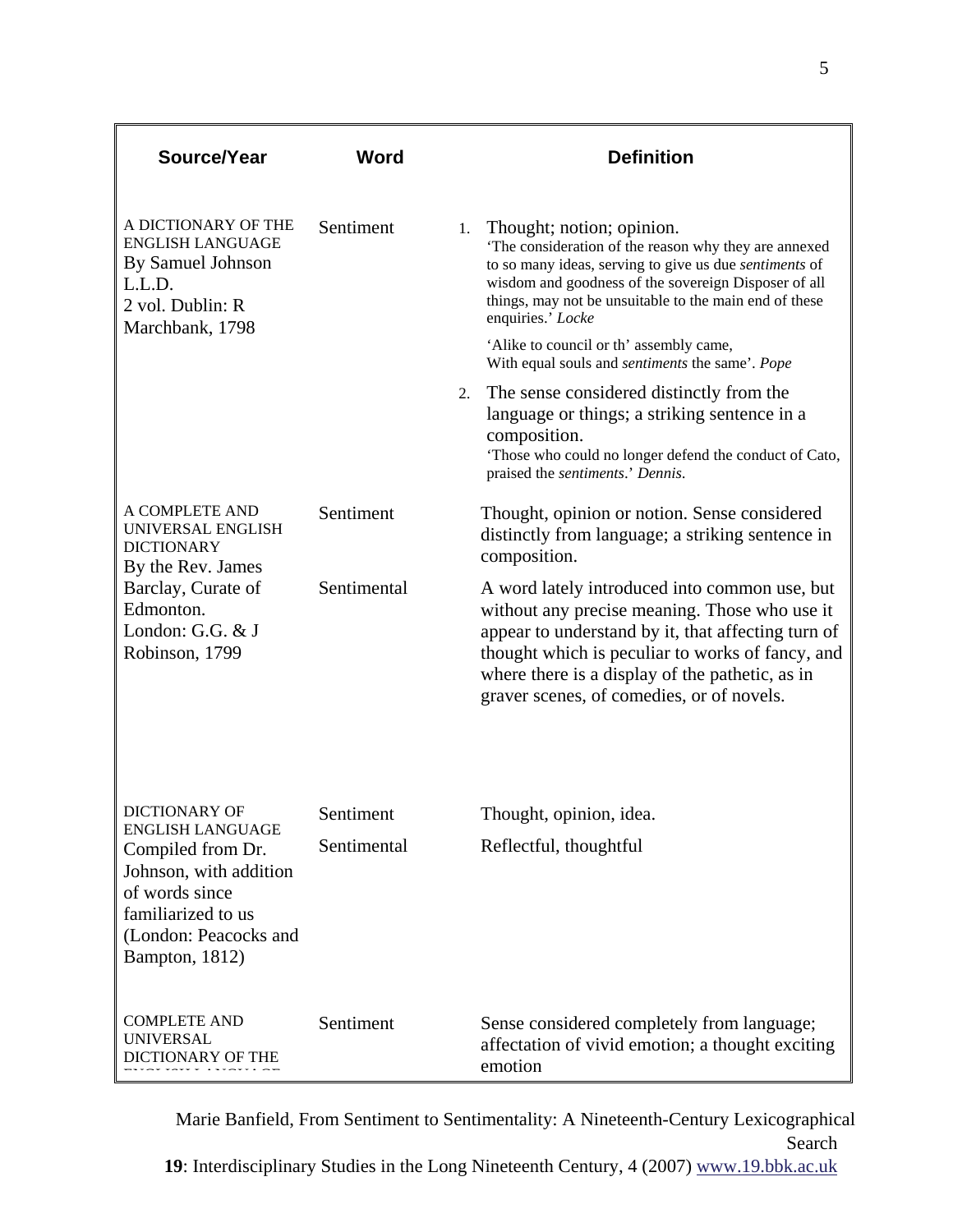| Source/Year                                                                                                                                              | Word        | <b>Definition</b>                                                                                                                                                                                                                                                                                                                                               |
|----------------------------------------------------------------------------------------------------------------------------------------------------------|-------------|-----------------------------------------------------------------------------------------------------------------------------------------------------------------------------------------------------------------------------------------------------------------------------------------------------------------------------------------------------------------|
| <b>ENGLISH LANGUAGE</b><br>Rev. James Barclay<br>(Bungay: John and $R^t$<br>Childs, 1823)                                                                | Sentimental | Given to affectation of emotion, romantic,<br>tendency to excite emotion                                                                                                                                                                                                                                                                                        |
| DICTIONARY OF THE<br><b>ENGLISH LANGUAGE</b><br>From Dr Johnson<br>With numerous<br>corrections, and<br>additions  by H J<br>Todd<br>(3vol. 2nd edition, | Sentiment   | This word might be supposed to be of modern<br>introduction into our language, in consequence<br>of Dr Johnson's earliest example being from<br>Locke: but it is ancient:<br>"Lovers that can make of sentiment" Chaucer,<br>Legend of Good Women verse 69.<br>Thought; notion; opinion (examples from<br>1.<br>Locke and Pope as above)                        |
| London $1827$ )                                                                                                                                          |             | The sense considered distinctly from the<br>2.<br>language or things; a striking sentence in a<br>composition (example from Dennis as above)<br>Sensibility; feeling<br>3.<br>'He pretends to and recommends sentiment and<br>liberality; but I know him to be artful, close, and<br>malicious: in short a sentimental knave'. Sheridan,<br>School for Scandal. |
|                                                                                                                                                          | Sentimental | [From sentiment]                                                                                                                                                                                                                                                                                                                                                |
|                                                                                                                                                          |             | Abounding with sentiment; expressing quick,<br>intellectual feeling; affecting sensibility, in a<br>contemptuous sense. See third sense of sentiment.                                                                                                                                                                                                           |
|                                                                                                                                                          |             | 'The French use the word naïve in such a sense as to<br>be explainable by no English word, unless we will<br>submit to restrain ourselves in the application of the<br>word sentimental.' Shenstone                                                                                                                                                             |
|                                                                                                                                                          |             | Petrarch has described the perplexities of a lover's<br>mind, and his struggles betwixt hope and despair, a<br>subject most fertile of <i>sentimental</i> complaint, by a<br>combination of contrarieties; a species of wit highly<br>relished by the Italians (Warton, History of the<br>English People I.436)                                                 |
|                                                                                                                                                          |             | The word is modern.                                                                                                                                                                                                                                                                                                                                             |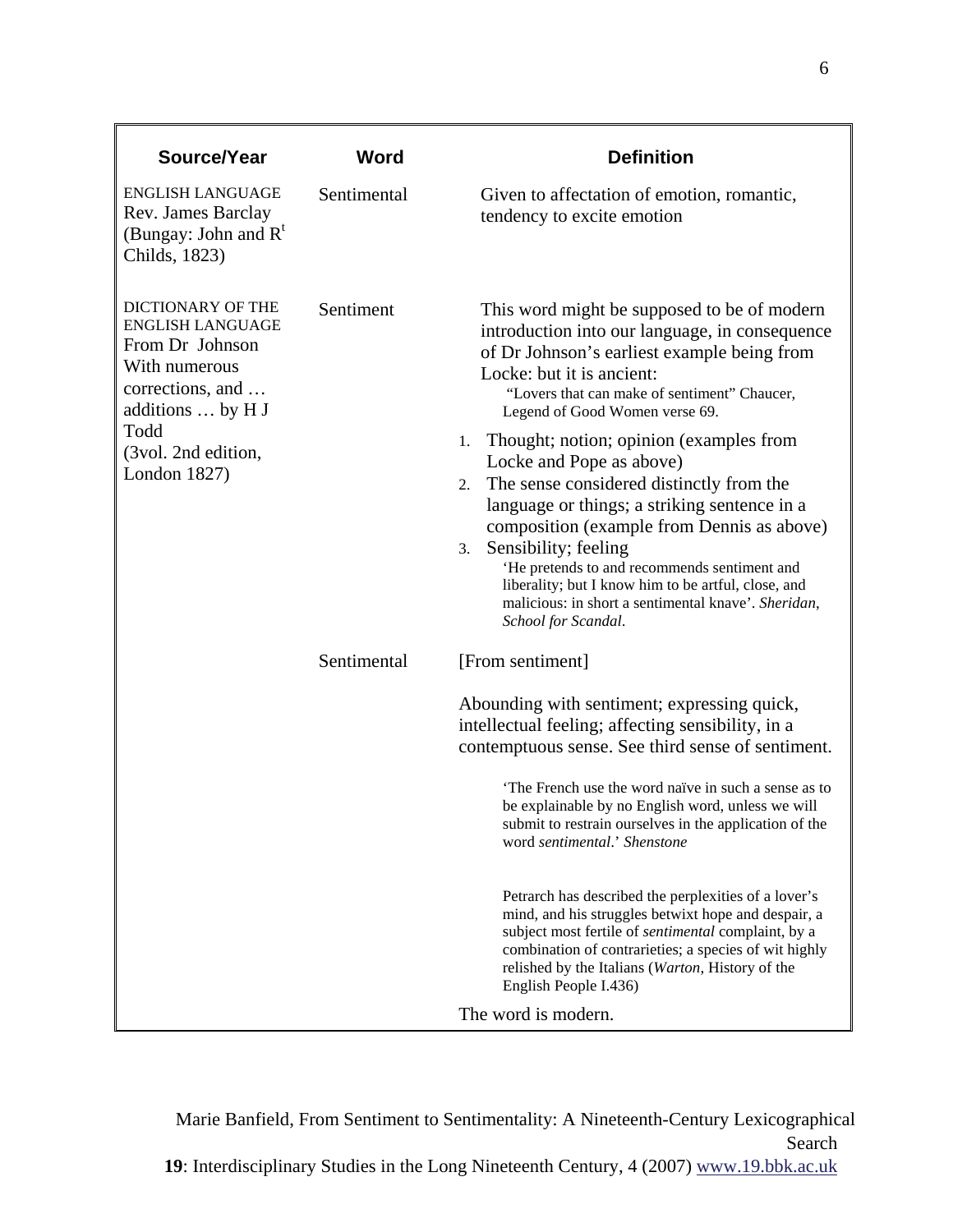| Source/Year                                                                                                                 | Word           | <b>Definition</b>                                                                                                                                                                                                           |
|-----------------------------------------------------------------------------------------------------------------------------|----------------|-----------------------------------------------------------------------------------------------------------------------------------------------------------------------------------------------------------------------------|
|                                                                                                                             | Sentimentality | [from sentimental]                                                                                                                                                                                                          |
|                                                                                                                             |                | Affectation of fine feeling or exquisite sensibility.<br>'She has even the false pity and sentimentality of<br>many modern ladies (Warton, History, I. 436)                                                                 |
| <b>DICTIONARY OF THE</b><br><b>ENGLISH LANGUAGE</b><br>By Samuel Johnson<br>L.L.D, (London: Ogle<br>Robinson, 1828<br>1828) | Sentiment      | Thought, notion or opinion (Quote from Locke)<br>1.<br>and Pope as above)<br>The sense considered distinctly from the<br>2.<br>language of a things; or striking sentence in a<br>composition (Quote from Dennis as above). |
| <b>DICTIONARY OF THE</b>                                                                                                    | Sentiment      | Thought, notion, opinion                                                                                                                                                                                                    |
| <b>ENGLISH LANGUAGE</b><br>(pocket)<br>Dr S Johnson<br>(Chiswick, 1843)                                                     | Sentimental    | Reflecting; thoughtful                                                                                                                                                                                                      |
| <b>DICTIONARY OF THE</b>                                                                                                    | Sentiment      | Thought, notion; opinion                                                                                                                                                                                                    |
| <b>ENGLISH LANGUAGE</b><br>(pocket)<br>Dr S Johnson<br>(Edinburgh: Nelson,<br>1846)                                         | Sentimental    | Abounding with sentiment; expressing quick<br>intellectual feeling; affecting sensibility                                                                                                                                   |
| DICTIONARY OF<br><b>ENGLISH LANGUAGE</b><br>Alexander Reid, 7th<br>edition                                                  | Sentiment      | A thought, a notion, an opinion; feeling or<br>sensibility.                                                                                                                                                                 |
| (Edinburgh: Oliver and                                                                                                      | Sentimental    | Having or affecting feeling                                                                                                                                                                                                 |
| Boyd, 1852)                                                                                                                 | Sentimentality | Affectation of feeling                                                                                                                                                                                                      |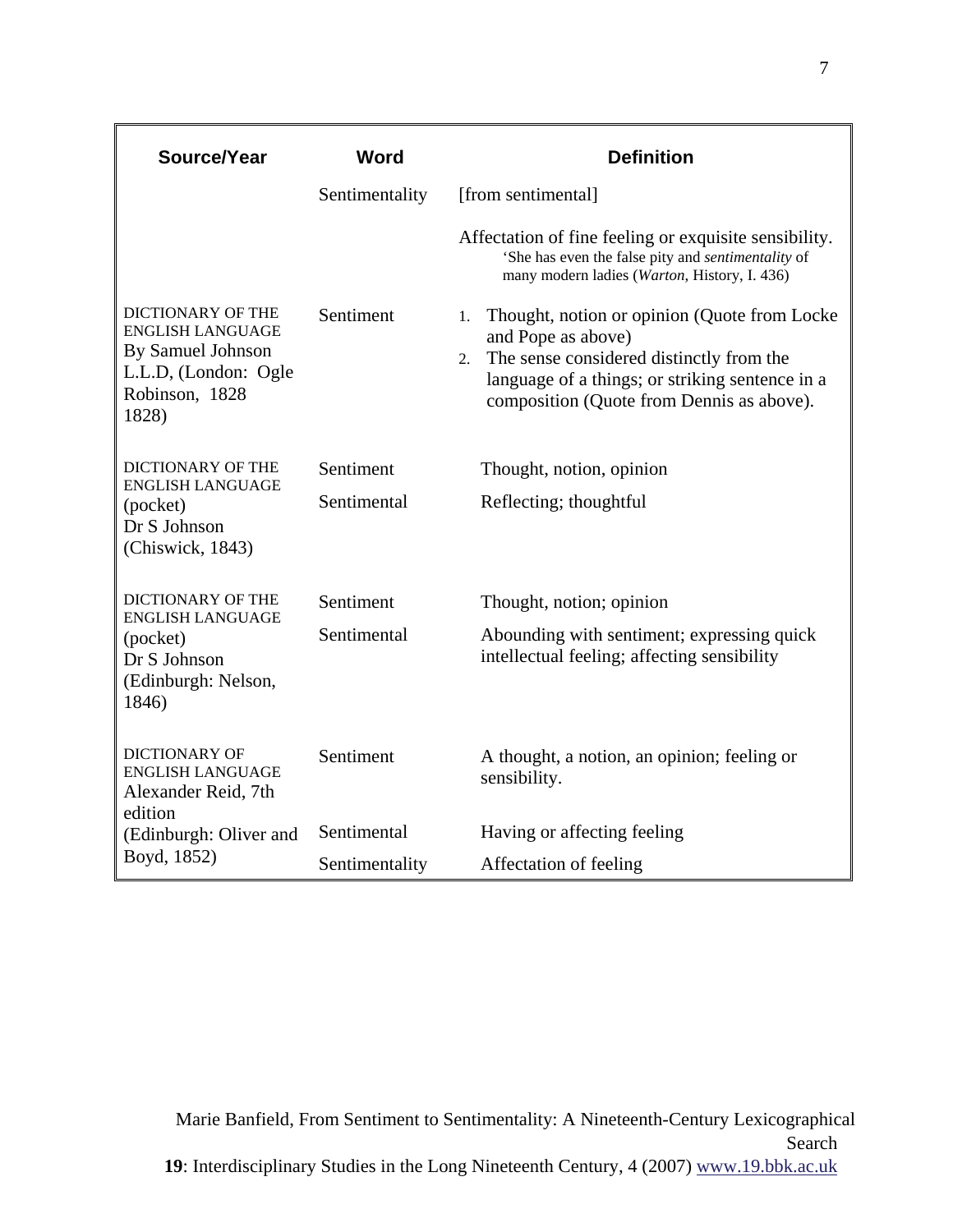| Source/Year                                                                                                   | Word           | <b>Definition</b>                                                                                                                                                                                                                                                                                                                                                                                                                                                                                               |
|---------------------------------------------------------------------------------------------------------------|----------------|-----------------------------------------------------------------------------------------------------------------------------------------------------------------------------------------------------------------------------------------------------------------------------------------------------------------------------------------------------------------------------------------------------------------------------------------------------------------------------------------------------------------|
| THE COMPREHENSIVE<br><b>ENGLISH DICTIONARY</b><br>London: Blackie and<br>Sons, 1864                           | Sentiment      | 1. Properly, a thought prompted by a passion or<br>feeling<br>In a popular sense, thought; opinion; notion;<br>2.<br>judgment; the decision of the mind formed by<br>deliberation or reasoning.<br>The sense, thought or opinion contained in<br>3.<br>words but considered as distinct from them<br>4. Sensibility, feeling<br>Among phrenologists, sentiments form a<br>5.<br>division of the moral or affective faculties of<br>the mind, such as self esteem, benevolence,<br>veneration, conscientiousness |
|                                                                                                               | Sentimental    | Abounding with sentiment or just opinions or<br>1.<br>reflections; abounding in sensibility; having a<br>feeling<br>Exciting to sensibility, expressing quick<br>2.<br>intellectual feeling<br>Affecting sensibility<br>3.                                                                                                                                                                                                                                                                                      |
|                                                                                                               | Sentimentalism | Sentimentality, affectation of exquisite<br>sensibility; a sickly or affected mode of<br>thinking, whether exhibited in speaking or<br>writing                                                                                                                                                                                                                                                                                                                                                                  |
|                                                                                                               | Sentimentalist | One who affects sentiment, fine feeling, or<br>exquisite sentimentality                                                                                                                                                                                                                                                                                                                                                                                                                                         |
|                                                                                                               | Sentimentality | Affectation of fine feeling or exquisite.<br>sensibility                                                                                                                                                                                                                                                                                                                                                                                                                                                        |
| A DICTIONARY OF<br><b>ENGLISH LANGUAGE</b><br>Abridged by Editor<br>from that of Dr S<br>Johnson as edited by | Sentiment      | Thought or notion, opinion<br>1.<br>Sense considered distinctly from the language<br>2.<br>of things; a striking sentence in a composition<br>Sensibility or feeling<br>3.                                                                                                                                                                                                                                                                                                                                      |
| Robert Gordon Latham<br>(London: Longmans<br>Green, 1876)                                                     | Sentimental    | Abounding with sentiment; a quick intellectual<br>feeling affecting sensibility (in a contemptuous<br>sense)                                                                                                                                                                                                                                                                                                                                                                                                    |
|                                                                                                               | Sentimentalism | Affectation of sentiment                                                                                                                                                                                                                                                                                                                                                                                                                                                                                        |
|                                                                                                               | Sentimentalist | One who affects sentiment                                                                                                                                                                                                                                                                                                                                                                                                                                                                                       |

Marie Banfield, From Sentiment to Sentimentality: A Nineteenth-Century Lexicographical Search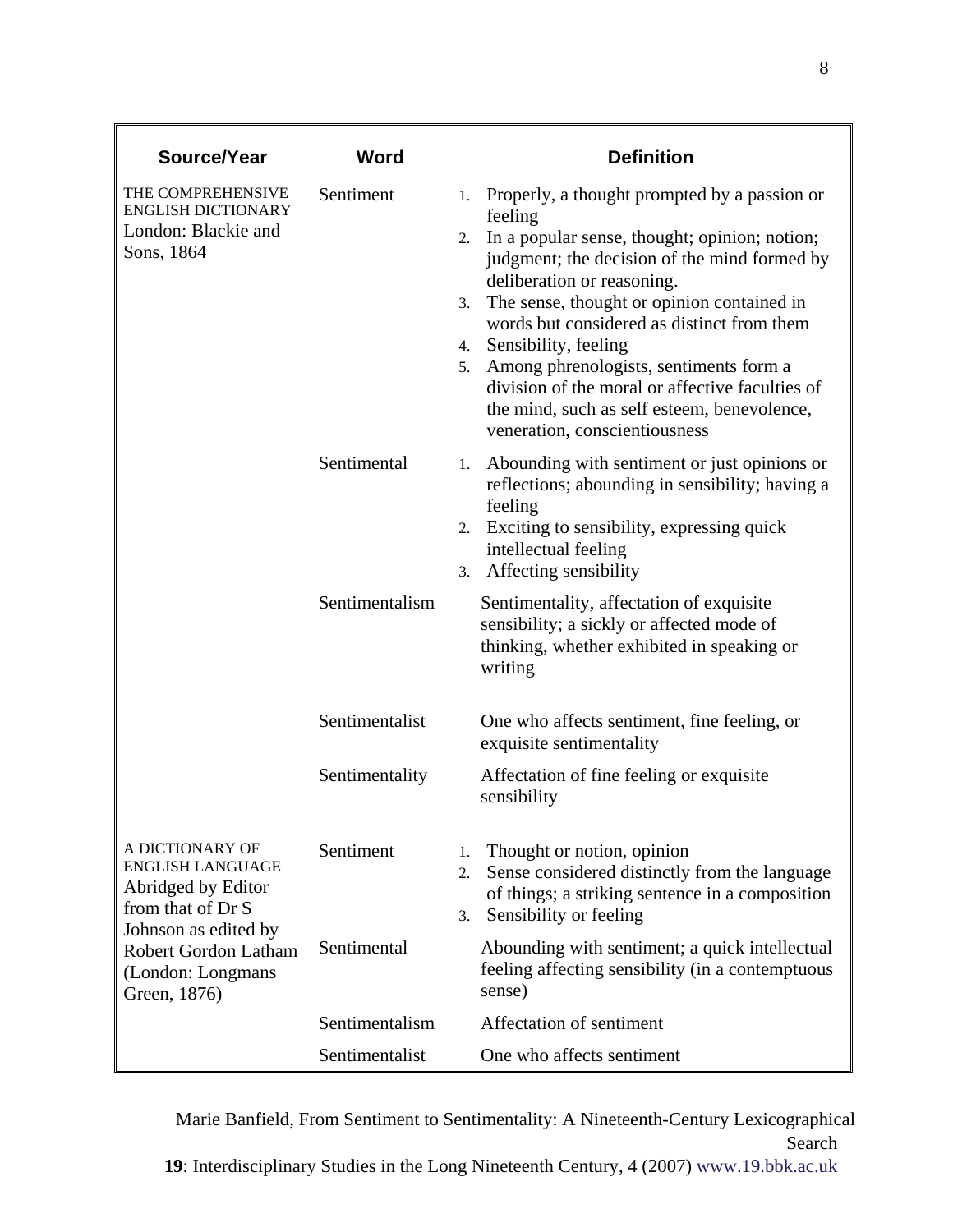| Source/Year                                                                                                                                                                                                                                                              | Word           | <b>Definition</b>                                                                                                                                                                                                                                                                                                                                                                                                                                                                                                                                                                                                                                                                                                                                                                                                                                                                                                                                                                                                                                                                                                                                                                                                                                                              |
|--------------------------------------------------------------------------------------------------------------------------------------------------------------------------------------------------------------------------------------------------------------------------|----------------|--------------------------------------------------------------------------------------------------------------------------------------------------------------------------------------------------------------------------------------------------------------------------------------------------------------------------------------------------------------------------------------------------------------------------------------------------------------------------------------------------------------------------------------------------------------------------------------------------------------------------------------------------------------------------------------------------------------------------------------------------------------------------------------------------------------------------------------------------------------------------------------------------------------------------------------------------------------------------------------------------------------------------------------------------------------------------------------------------------------------------------------------------------------------------------------------------------------------------------------------------------------------------------|
|                                                                                                                                                                                                                                                                          | Sentimentality | Affectation of fine feeling or exquisite<br>sensibility                                                                                                                                                                                                                                                                                                                                                                                                                                                                                                                                                                                                                                                                                                                                                                                                                                                                                                                                                                                                                                                                                                                                                                                                                        |
| THE CENTURY<br><b>DICTIONARY: AN</b><br><b>ENCYCLOPEDIC</b><br><b>LEXICON OF THE</b><br><b>ENGLISH</b><br>LANGUAGE, 6 vols.<br>Prepared under the<br>superintendence of<br>William Dwight<br>Whitney. Century Co.<br>New York. T Unwin<br>Fisher, London. 1899-<br>1891. | Sentimental    | Feeling; sensation; sentience; life<br>$\mathbf{1}$<br>She colde was and withouten sentiment<br>For oght he woot, for breth he felt he non<br>Chaucer, Troilus and Criseyde IV. 1177<br>Higher feeling; emotion. a) in psych. An<br>2<br>emotional judgment; also, the faculty for a<br>special emotion (Hume, Reid, Sir William<br>Hamilton, J F Clarke, Maudsley, J Sully). b)<br>Sensibility, or a tendency to make emotional<br>judgments; tender susceptibility.<br>3<br>Exhibition or manifestation of feeling or<br>sensibility, as in literature, art or music; a<br>literary or artistic expression of a refined or<br>delicate feeling or fancy.<br>Thought; opinion; notion; judgment; the<br>decision of the mind formed by deliberation or<br>reflection: as to express one's sentiments on a<br>subject<br>The sense, thought, or opinion contained in<br>$\overline{4}$<br>words, but considered as distinct from them; as<br>we may like the <i>sentiments</i> when we dislike the<br>language. Hence -<br>A thought expressed in striking words;<br>5<br>especially a sentence expressive of some<br>particular important or agreeable thought, or of<br>a wish or desire; in particular a toast, often<br>couched in proverbial or epigrammatic<br>language. |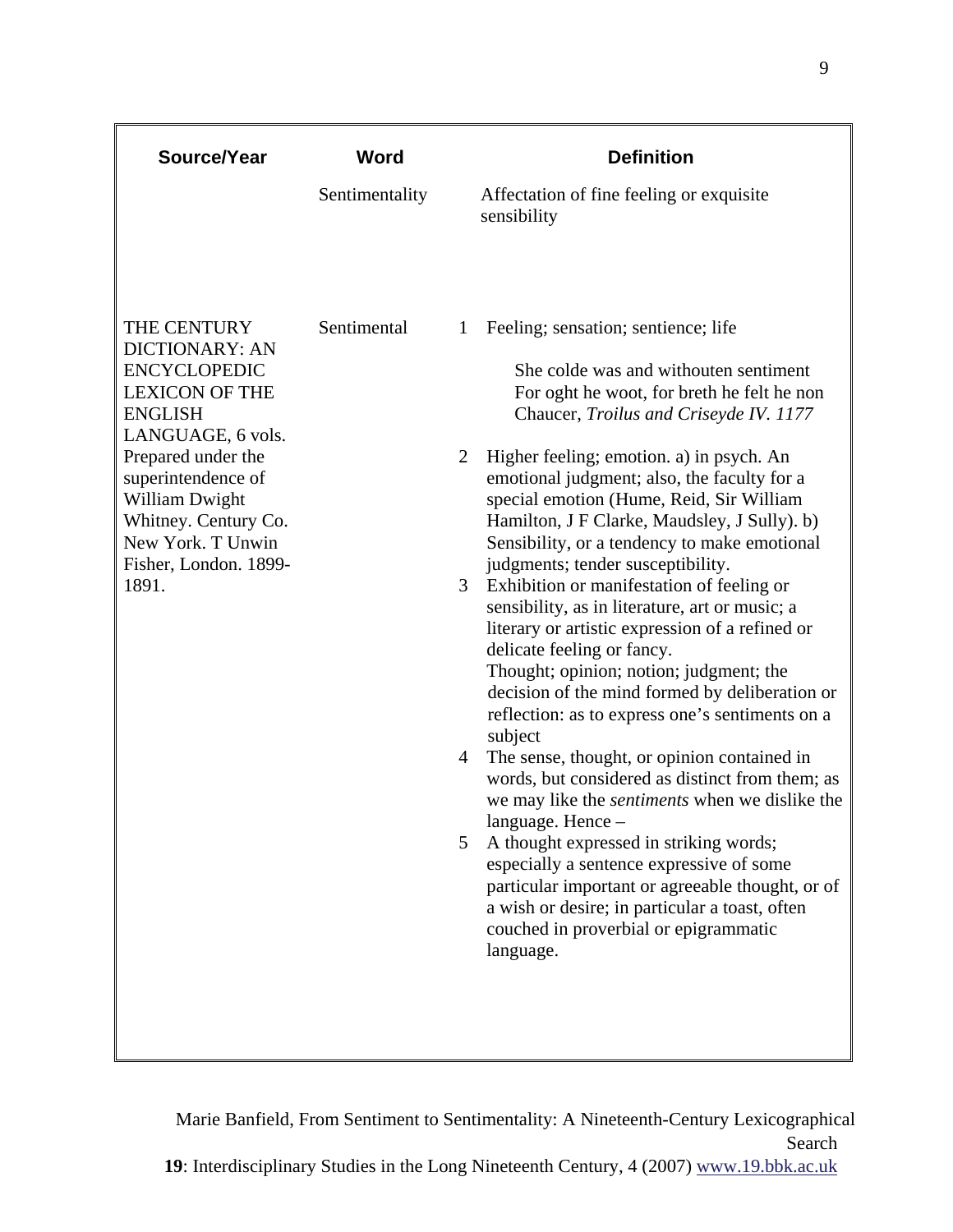| Source/Year | Word            |                           | <b>Definition</b>                                                                                                                                                                                                                                                                                                                                                                                                                                                                                                                                             |
|-------------|-----------------|---------------------------|---------------------------------------------------------------------------------------------------------------------------------------------------------------------------------------------------------------------------------------------------------------------------------------------------------------------------------------------------------------------------------------------------------------------------------------------------------------------------------------------------------------------------------------------------------------|
|             |                 | 6<br>$7\phantom{.0}$<br>8 | In phren. The second division of the moral or<br>affective faculties of the mind.<br>Taste; quality<br>Sentiment has a peculiar place between thought<br>and feeling $-$ in which it also approaches the<br>meaning of principle. It is more than that<br>feeling which is a sensation or emotion, by<br>containing more of <i>thought</i> and by, and it has a<br>large influence on the will: e.g. the sentiment<br>of patriotism; the sentiment of honour. The<br>thought in sentiment is often that of duty, and<br>is penetrated and exalted by feeling. |
|             | Sentimentalism  | 1<br>2                    | Swayed and apt to be swayed by sentiment; of<br>a tender and susceptible heart; mawkishly<br>tender or susceptible.<br>Containing a character by sentiment;<br>appealing to the feelings rather than the<br>reason.                                                                                                                                                                                                                                                                                                                                           |
|             | Sentimentalist  |                           | Tendency to be swayed by sentiment; affected<br>sensibility or sentiment; mawkish susceptibility;<br>especially the philosophy of Rousseau and<br>others, which gave great weight to the impulses<br>of the susceptible heart.                                                                                                                                                                                                                                                                                                                                |
|             | Sentimentally   |                           | One who is guided by sentiment; a sentimental<br>person; in a better sense, one who regards<br>sentiment as more important than reason, or<br>permits it to predominate over reason.                                                                                                                                                                                                                                                                                                                                                                          |
|             | Sentimentalize  |                           | The quality of being sentimental; affectation of<br>fine or tender feeling or exquisite sensibility;<br>sentimentalism.                                                                                                                                                                                                                                                                                                                                                                                                                                       |
|             | Sentimentalizer |                           | (intrans.) To indulge in sentiment; talk<br>sentiment; play the sentimentalist<br>(trans) To render sentimental; give a<br>sentimental character to.<br>One who sentimentalizes.                                                                                                                                                                                                                                                                                                                                                                              |